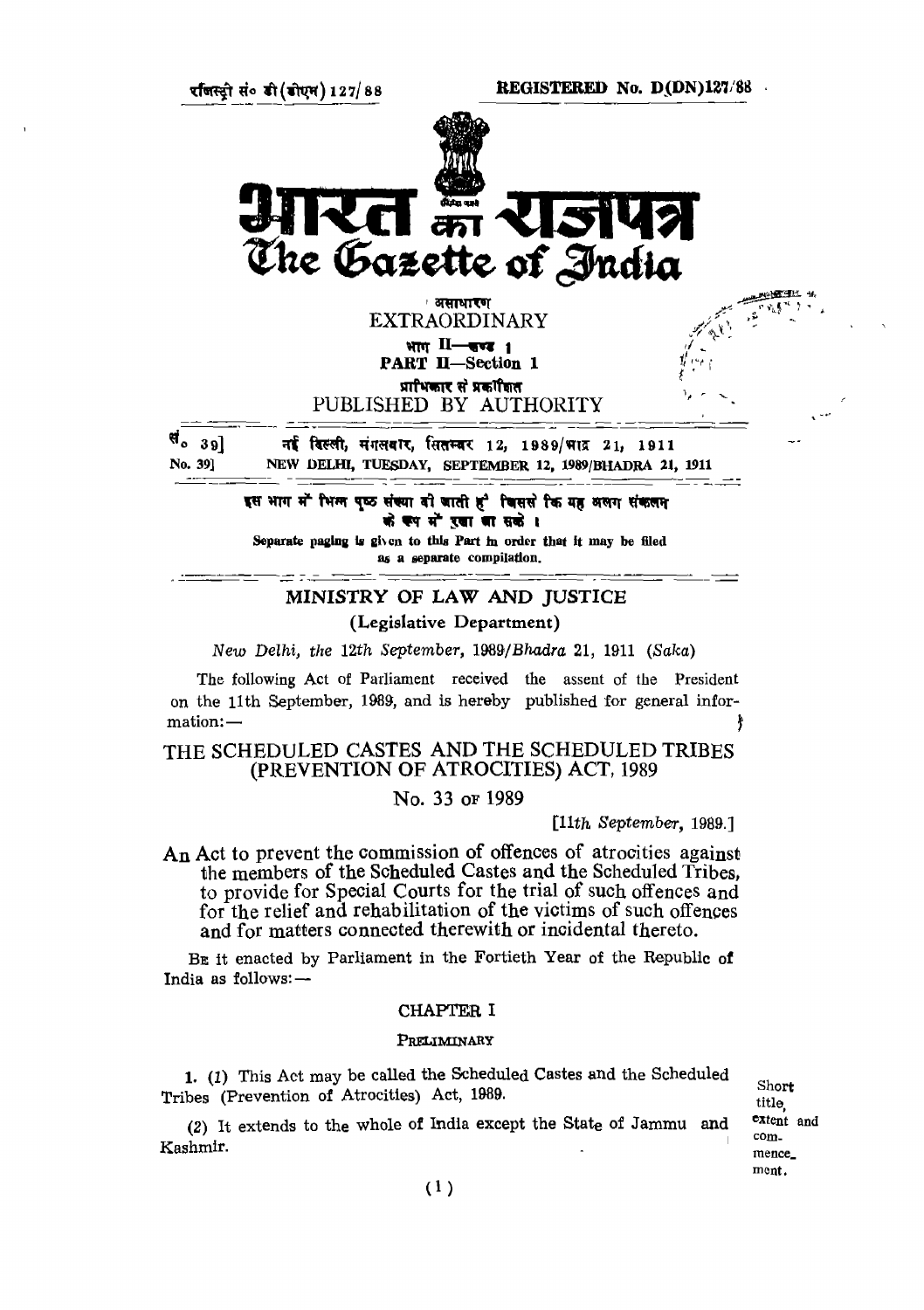(3) It shall come into force on such date as the Central Government may, by notification in the Official Gazette, appoint.

**Definitions.**

Punish-

**atrocities.**

2. *(1)* In this Act, unless the context otherwise requires,—

(a) "atrocity" means an offence punishable under section 3;

(b) "Code" means the Code of Criminal Procedure, 1973;

(c) "Scheduled Castes and Scheduled Tribes" shall have the meanings assigned to them respectively under clause (24) and clause (25) of article 366 of the Constitution;

(d) "Special Court" means a Court of Session specified as a Special Court in section 14;

(e) "Special Public Prosecutor" means a Public Prosecutor specified as a Special Public Prosecutor or an advocate referred to in section 15;

*if)* Words and expressions used but not defined in this Act and defined in the Code or the Indian Penal Code shall have the meanings assigned to them respectively in the Code, or as the case may be, in the Indian Penal Code.

**45 of 1860.**

**2 of 1974-**

*(2)* Any reference in this Act to any enactment or any provision thereof shall, in relation to an area in which such enactment or such provision is not in force, be construed as a reference to the corresponding law, if any, in force in that area.

### CHAPTER II

# OFFENCES OF ATROCITIES

**ments lor offences of** 3. *(1)* Whoever, not being a member of a Scheduled Caste or a Scheduled Tribe,—

> (i) forces a member of a Scheduled Caste or a Scheduled Tribe "• to drink or eat any inedible or obnoxious substance;

(ii) acts with intent to cause injury, insult or annoyance to any member of a Scheduled Caste or a Scheduled Tribe by dumping excreta, waste matter, carcasses or any other obnoxious substance in his premises or neighbourhood;

(iii) forcibly removes clothes from the person of a member of a Scheduled Caste or a Scheduled Tribe or parades him naked or with painted face or body or commits any similar act which is derogatory to human dignity;

(iv) wrongfully occupies or cultivates any land owned by, or allotted to, or notified by any competent authority to be allotted to, a member of a Scheduled Caste or a Scheduled Tribe or gets the land allotted to him transferred;

*(v)* wrongfully dispossesses a member of a Scheduled Caste or a Scheduled Tribe from his land or premises or interferes with the enjoyment of his rights over any land, premises or water;

*(vi)* compels or entices a member of a Scheduled Caste or a Scheduled Tribes to do 'begar' or other similar forms of forced or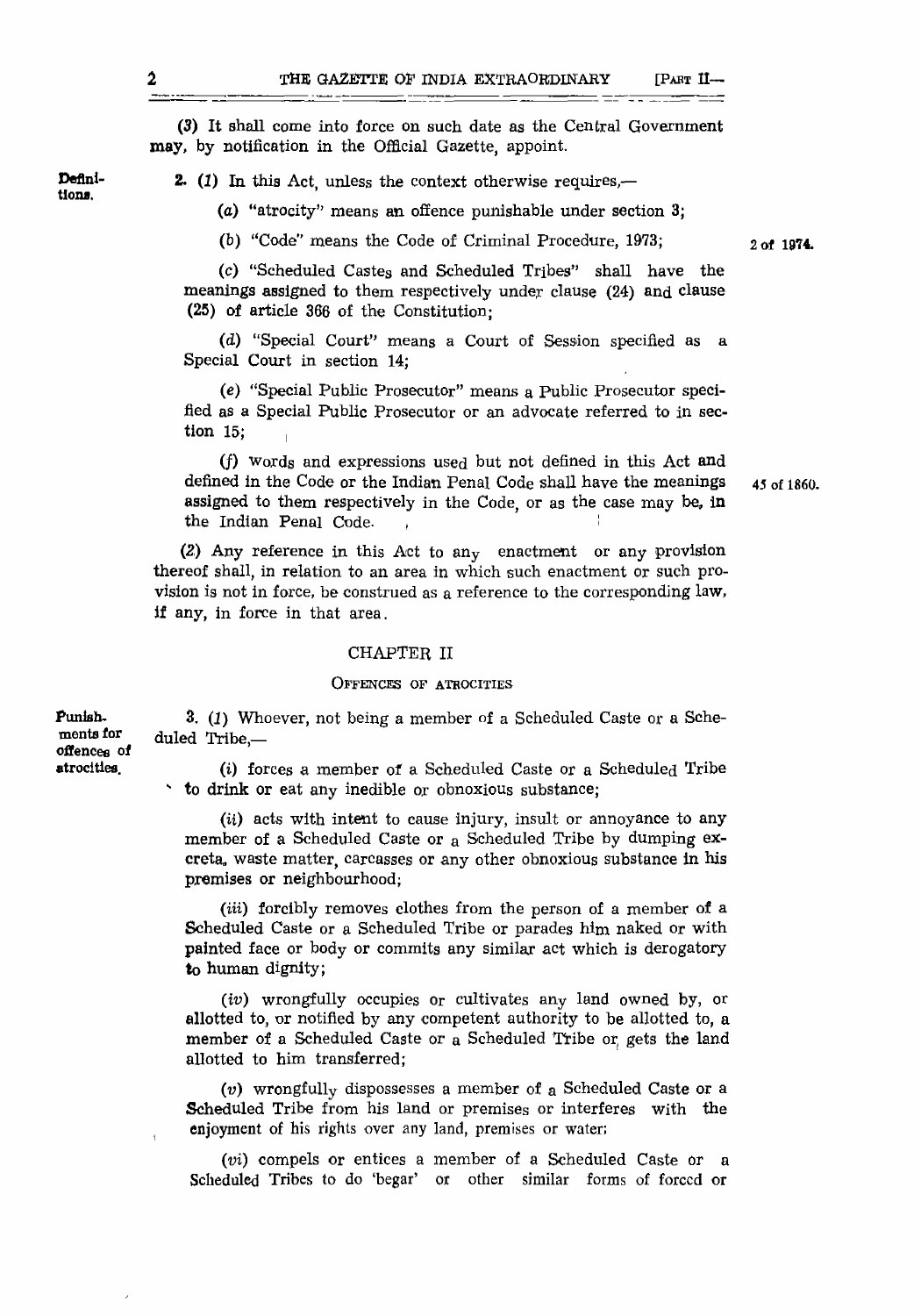bonded labour other than any compulsory service for public purposes imposed by Government;

*(vii)* forces or intimidates a member of a Scheduled Caste or a Scheduled Tribe not to vote or to vote to a particular candidate or to vote in a manner other than that provided by law;

*(viii)* institutes false, malicious or vexatious suit or criminal or other legal proceedings against a member of a Scheduled Caste or a Scheduled Tribe;

*(ix)* gives any false or frivolous information to any public servant and thereby causes such public servant to use his lawful power to the injury or annoyance of a member of a Scheduled Caste or a Scheduled Tribe;

*(x)* intentionally insults or intimidates with intent to humiliate a member of a Scheduled Caste or a Scheduled Tribe in any place within public view;

*(xi)* assaults or uses force to any woman belonging to a Scheduled Caste or a Scheduled Tribe with intent to dishonour or outrage her modesty;

*(xii)* being in a position to dominate the will of a woman belonging t<sub>o</sub> a Scheduled Caste or a Scheduled Tribe and use<sub>S</sub> that position to exploit her sexually to which she would not have otherwise agreed;

*(xiii)* corrupts or fouls the water of any spring, reservoir or any other source ordinarily used by members of the Scheduled Castes or the Scheduled Tribes so as to render it less fit for the purpose for which it is ordinarily used;

*(xiv)* denies a member of a Scheduled Caste or a Scheduled Tribe any customary right of passage to a place of public resort or obstructs such member so as to prevent him from using or having access to a place of public resort to which other members of public or any section thereof have a right to use or access to;

*(xv)* forces or causes a member of a Scheduled Caste or a Scheduled Tribe to leave his house, village or other place of residence,

shall be punishable with imprisonment for a term which shall not be less than six months but which may extend to five years and with fine.

(2) Whoever, not being a member of a Scheduled Caste or a Scheduled Tribe,-

(i) gives or fabricates false evidence intending thereby to cause, or knowing it to be likely that he will thereby cause, any member of a Scheduled Caste or a Scheduled Tribe to be convicted of an offence which is capital by the law for the time being in force shall be pumshed with imprisonment for life and with fine; and if an innocent member of a Scheduled Caste or a Scheduled Tribe be convicted and executed in consequence of such false or fabricated evidence, the person who gives or fabricates such false evidence, shall be punished with death;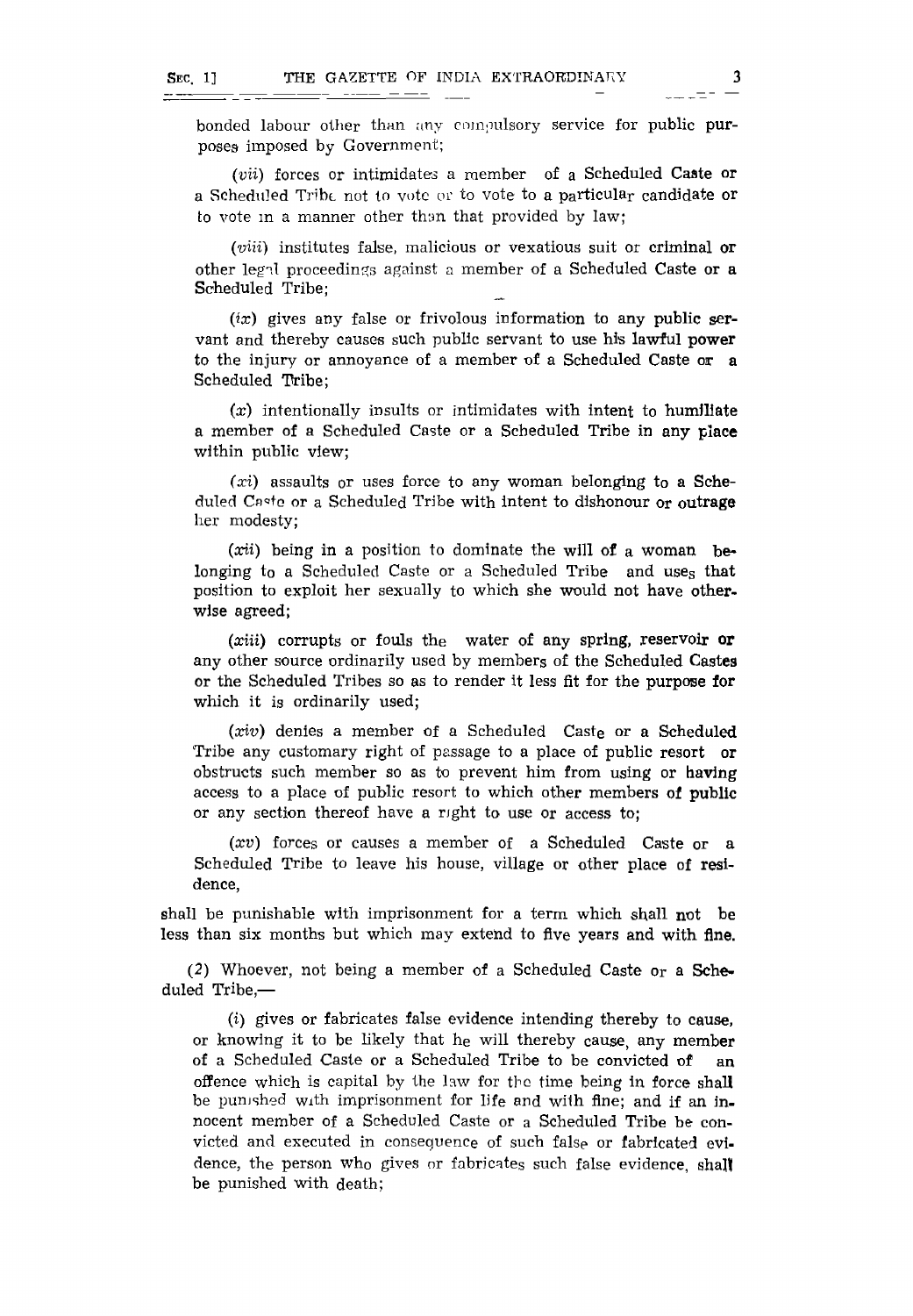*(ii)* gives or fabricates false evidence intending thereby to cause, or knowing it to be likely that he will thereby cause, any member of a Scheduled Caste or a Scheduled Tribe to be convicted of an offence which is not capital but punishable with imprisonment for a term of seven years or upwards, shall be punishable with imprisonment for a term which shall not be less than six months but which may extend to seven years or upwards and with fine;

. <del>An Aonaic An Aonaic an Coll</del>ege and the College of the College of the College of the College of the College of the College of the College of the College of the College of the College of the College of the College of the

*(in)* commits mischief by fire or any explosive substance intending to cause or knowing it to be likely that he will thereby cause damage to any property belonging to a member of a Scheduled Caste or a Scheduled Tribe, shall be punishable with imprisonment for a term which shall not be less than six months but which may extend to seven years and with fine;

*(iv)* commits mischief by fire or any explosive substance intending to cause or knowing it to be likely that he will thereby cause destruction of any building which is ordinarily used as a place of worship or as a place for human dwelling or as a place for custody of the property by a member of a Scheduled Caste or a Scheduled Tribe, shall be punishable with imprisonment for life and with fine;

*(v)* commits any offence under the Indian Penal Code punishable with imprisonment for a term of ten years or more against a person or property on the ground that such person is a member of a Scheduled Caste or a Scheduled Tribe or such property belongs to such member, shall be punishable with imprisonment for life and with fine;

*(vi)* knowingly or having reason to believe that an offence has been committed under this Chapter, causes any evidence of the commission of that offence to disappear with the intention of screening the offender from legal punishment, or with that intention gives any information respecting the offence which he knows or believes to be false, shall be punishable with the punishment provided for that offence; or

*(vii)* being a public servant, commits any offence under this section, shall be punishable with imprisonment for a term which shall not be less than one year but which may extend to the punishment provided for that offence.

4. Whoever, being a public servant but not being a member of a Scheduled Caste or a Scheduled Tribe, wilfully neglects his duties required to be performed by him under this Act, shall be punishable with imprisonment for a term which shall not be less than six months but which may extend to one year.

Enhanced punishment for subsequent conviction.

Punishment for neglect of duties.

> 5. Whoever, having already been convicted of an offence under this Chapter is convicted for the second offence or any offence subsequent to the second offence, shall be punishable with imprisonment for a term which shall not be less than one year but which may extend to the punishment provided for that offence,

45 of 1860.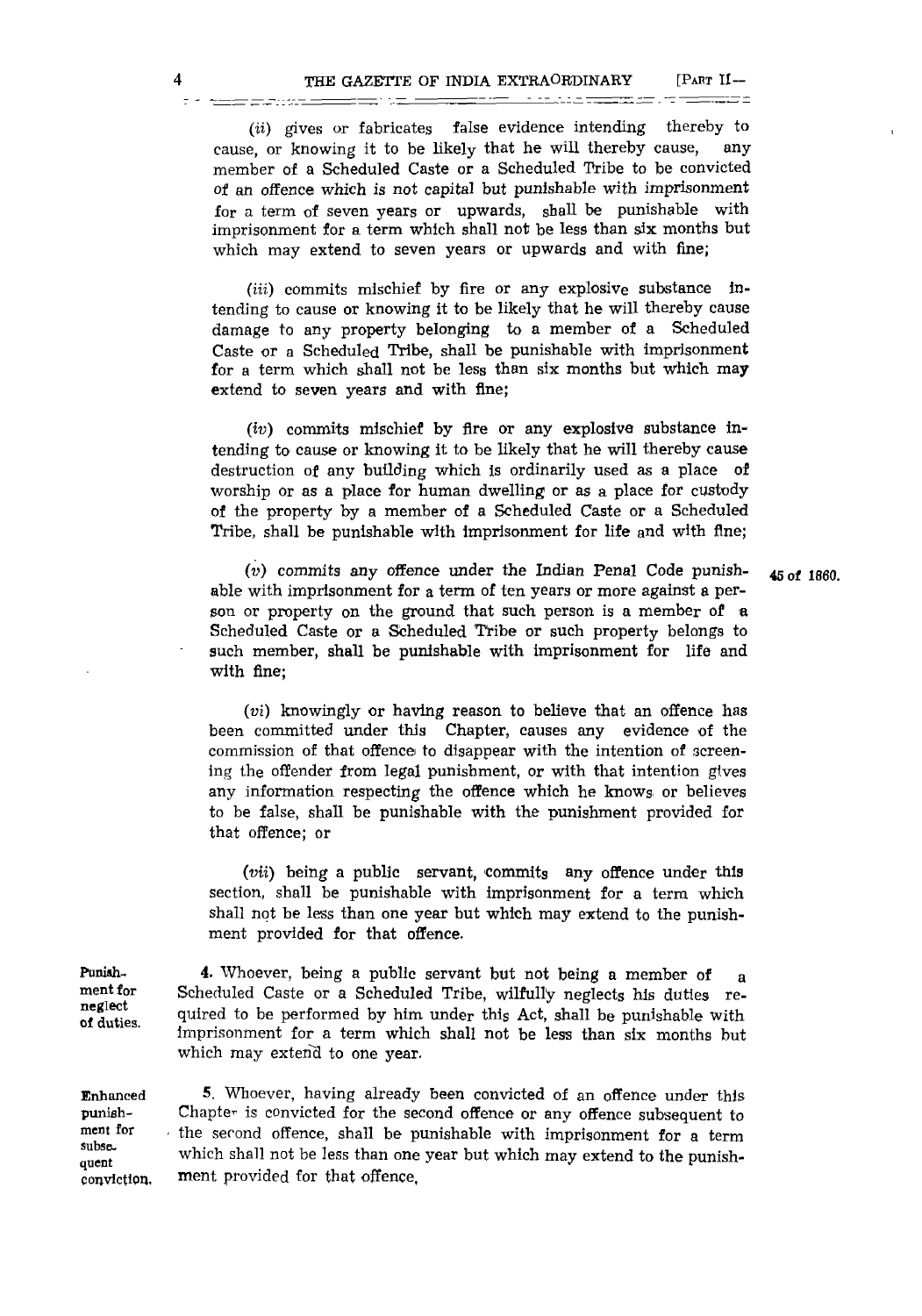|         |  |  |  |                                    |  |  | ____ |  | $\sim$ |
|---------|--|--|--|------------------------------------|--|--|------|--|--------|
| Sec. 1] |  |  |  | THE GAZETTE OF INDIA EXTRAORDINARY |  |  |      |  |        |

6. Subject to the other provisions of this Act, the provisions of section 34, Chapter III, Chapter IV, Chapter V, Chapter VA, section 149 and Chapter XXIII of the Indian Penal Code, shall, so far as may be, apply for the purposes of this Act as they apply for the purposes of the Indian Penal Code.

7. *(1)* Where a person has been convicted of any offence punishable under this Chapter, the Special Court may, in addition to awarding any punishment, by order in writing, declare that any property, movable or immovable or both, belonging to the person, which has been used for the commission of that offence, shall stand forfeited to Government.

*(2)* Where any person is accused of any offence under this Chapter, it shall be open to the Special Court trying him to pass an order that all or any of the properties, movable or immovable or both, belonging to him, shall, during the period of such trial, be attached, and where such trial ends in conviction, the property so attached shall be liable to forfeiture to the extent it is required for the purpose of realisation of any fine imposed under this Chapter.

8. In a prosecution for an offence under this Chapter, if it is proved that—

(a) the accused rendered any financial assistance to a person accused of, or reasonably suspected of committing, an offence under this Chapter, the Special Court shall presume, unless the contrary is proved, that such person had abetted the offence;

 $(b)$  a group of persons committed an offence under this Chapter and if it is proved that the offence committed was a sequel to any existing dispute regarding land or any other matter, it shall be presumed that the offence was committed in furtherance of the common intention or in prosecution of the common object.

9. *(1)* Notwithstanding anything contained in the Code or in any other provision of this Act, the State Government may, if it considers it necessary or expedient so to  $do$ , $-$ 

(a) for the prevention of and for coping with any offence under this Act, or '

(b) for any case or class or group of cases under this Act,

in any district or part thereof, confer, by notification in the Official Gazette, on any officer of the State Government, the powers exercisable by a police officer under the Code in such district or part thereof or, as the case may be, for such case or class or group of cases, and in particular, the powers of arrest, investigation and prosecution of persons before any Special Court.

(2) All officers *nf* police and all other officers of Government shall assist the officer referred to in sub-section *(1)* in the execution of the provisions of this Act or any rule, scheme or order made thereunder,

Conferment of powers.

Presumption as to offences.

45 of 1860.

Application Of certain provisions of the Indian Penal Code.

Forfeiture of propetty of certain persons.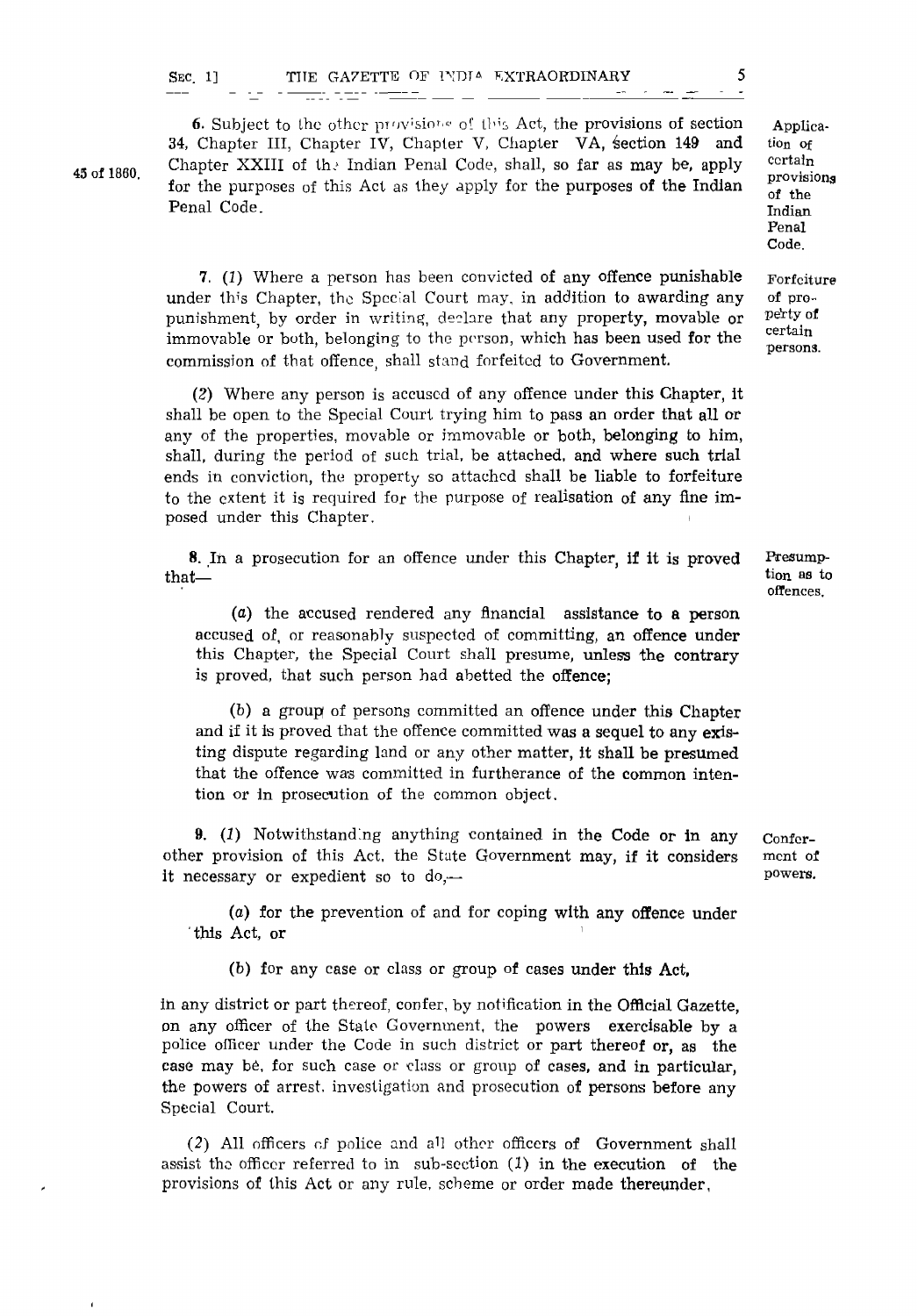(3) The provisions of the Code shall, so far as may be, apply to the exercise of the powers by an officer under sub-section (1) .

#### CHAPTER III

### ExTERNMENT

Removal of person likely to commit offence.

10. (1) Where the Special Court is satisfied, upon a complaint or  $a$ police report that a person is likely to commit an offence under Chapter II of this Act in any area included in 'Scheduled Areas' or 'tribal areas', as referred to in article 244 of the Constitution, it may, by order in writing, direct such person to remove himself beyond the limits of such area, by such route and within such time as may be specified in the order, and not to return to that area from which he was directed to remove himself for such period, not exceeding two years, as may be specified in the order.

(2) The Special Court shall, along with the order under sub-section (I), communicate to the person directed under that sub-section the grounds on which such order has been made.

(3) The Special Court may revoke or modify the order made under subsection *(1),* for the reasons to be recorded in writing, on the representation made by the person against whom such order has been made or by any other person on his behalf within thirty days from the date of the order.

11. *(1)* If a person to whom a direction has been issued under section 10 to remove himself from any area—

*(a)* fails to remove himself as directed; or

(b) having so removed himself enters such area within the period specified in the order,

otherwise than with the permission in writing of the Special Court under  $sub-section$  (2), the Special Court may cause him to be arrested and removed in police custody to such place outside such area as the Special Court may specify.

(2) The Special Court may, by order in writing, permit any person in respect of whom an order under section 10 has been made, to return to the area from which he was directed to remove himself for such temporary period and subject to such conditions as may be specified in such order and may require him to execute a bond with or without surety for the due observation of the conditions imposed.

(3) The Special Court may at any time revoke any such permission.

(4) Any person who, with such permission, returns to the area from which he was directed to remove himself shall observe the conditions imposed, and at the expiry of the temporary period for which he was permitted to return, or on the revocation of such permission before the expiry of such temporary period, shall remove himself outside such area and shall not return thereto within the unexpired portion specified under section 10 without a fresh permission.

Procedure on failure of person to remove himself from area and enter thereon after removal,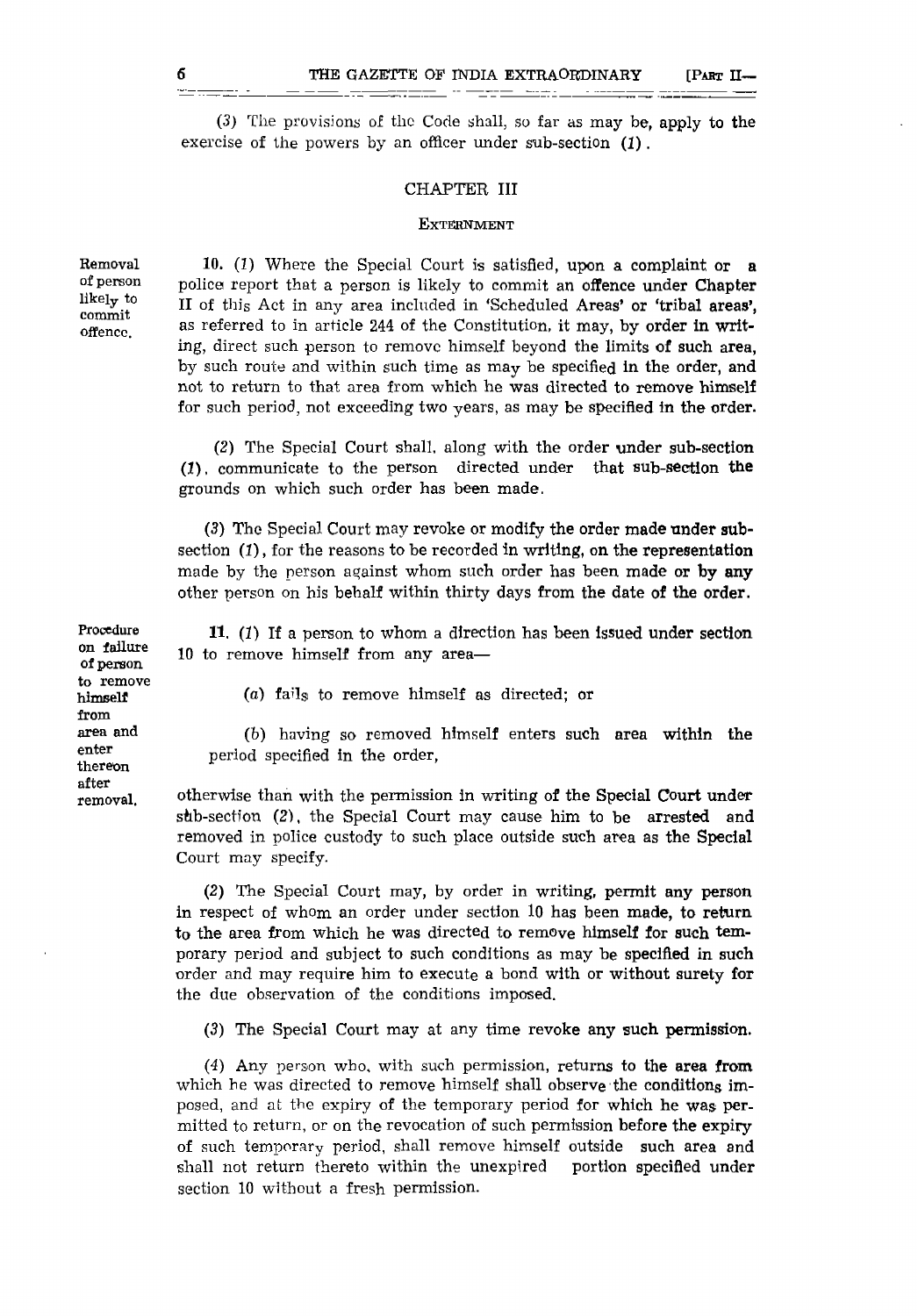\_\_\_\_\_\_\_

(5) If a person fails to observe any of the conditions imposed or to remove himself accordingly or having so removed himself enters or returns to such area without fresh permission the Special Court may cause him to be arrested and removed in police custody to such place outside such area as the Special Court may specify.

<u> Timber Time (1999-1991)</u>

12. *(1)* Every person against whom an order has been made under section 10 shall, if so required by the Special Court, allow his measurements and photographs to be taken by a police officer.

(2) If any person referred to in sub-section *(1),* when required to allow his measurements or photographs to be taken resists or refuses to allow his taking of such measurements or photographs, it shall be lawful to use all necessary means to secure the taking thereof.

 $(3)$  Resistance to or refusal to allow the taking of measurements or photographs under sub-section (2) shall be deemed to be an offence under section 186 of the Indian Penal Code.

(4) Where an order under section 10 is revoked, all measurements and photographs (including negatives) taken under sub-section (2) shall be destroyed or made over to the person against whom such order Is made.

13. Any person contravening an order of the Special Court made under section 10 shall be punishable with imprisonment for a term which may extend to one year and with fine.

for noncompliance of order under section 10.

Penalty

#### CHAPTER IV

# SPECIAL COURTS

14. For the purpose of providing for speedy trial, the Stale Government shall, with the concurrence of the Chief Justice of the High Court, by notification In the Official Gazette, specify for each district a Court of Session to be a Special Court to try the offences under this Act. Special Court.

15. For every Special Court, the State Government shall, by notification in the Official Gazette, specify a Public Prosecutor or appoint an advocate who hag been in practice as an advocate for not less than seven years, as a Special Public Prosecutor for the purpose of conducting cases In that Court. Special Public Prosecutor.

#### CHAPTER V

#### **MISCELLANEOUS**

22 **of 1955.**

16. The provisions of section 10A of the Protection of Civil Rights Act, 1959 shall, so far as may be, apply for the purposes of imposition and realisation of collective fine and for all other matters connected therewith under this Act.

Power of State Government to impiOse **coUectiva fine. ,**

Taking measurements and photographs, etc., of persons against whom order under section 10 is made.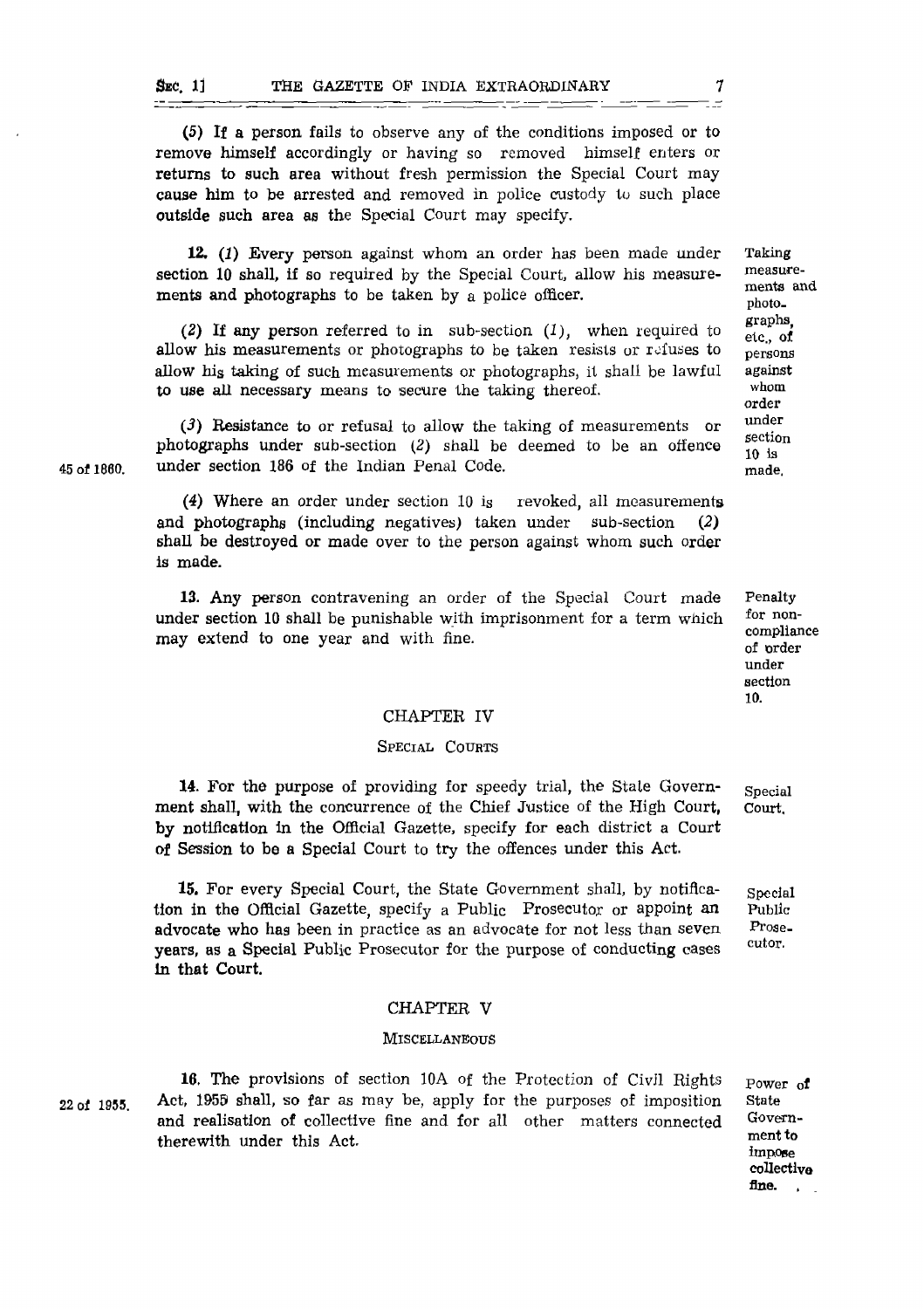<u> 11 mai - Jan Jan Jan Alban d</u>

Preventive action to be taken by the law and order machinery.

17. (1) A District Magistrate or a Sub-divisional Magistrate or any other Executive Magistrate or any police officer not below the rank of a Deputy Superintendent of Police may, on receiving information and after such inquiry as he may think necessary, has reason to believe that a person or & group of persons not belonging to the Scheduled Castes or the Scheduled Tribes, residing in or frequenting any place within the local limits of his jurisdiction is likely to commit an offence or has threatened to commit any offence under this Act and is of the opinion that there is sufficient ground for proceeding, declare such an area to be an area prone to atrocities and take necessary action for keeping the peace and good behaviour and maintenance of public order and tranquillity and may take preventive action.

(2) The provisions of Chapters VIII, X and XI of the Code shall, so far as may be, apply for the purposes of sub-section (1).

1  *(3)* The State Government may, by notification in the Official Gazette, make one or more schemes specifying the manner in which the officers referred to in sub-section (1) shall take appropriate action specified in such scheme or schemes to prevent atrocities and to restore the feeling of security amongst the members of the Scheduled Castes and the Scheduled Tribes.

18. Nothing in section 438 of the Code shall apply in relation to any case involving the arrest of any person on an accusation of having committed an offence under this Act.

19. The provisions of section 360 of the Code and the provisions of the Probation of Offenders Act, 1958 shall not apply to any person above the age of eighteen years who is found guilty of having committed an offence under this Act.

20 of 1958.

20- Save as otherwise provided in this Act, the provisions of this Act shall have effect notwithstanding anything inconsistent therewith contained in any other law for the time being in force or any custom or usage or any Instrument having effect by virtue of any such law.

21. *(1)* Subject to such rules as the Central Government may make in this behalf, the State Government shall take such measures as may be necessary for the effective implementation of this Act.

(2) In particular, and without prejudice to the generality of the foregoing provisions, such measures may include,—

(i) the provision for adequate facilities, including legal aid, to the persons subjected to atrocities to enable them to avail **themselves of justice;**

Section 438 of the Code not to apply to persons committing an offence under the Act. Section 360 of the Code or the Provisions ol the probation ol Offenders Act not to <sub>apply</sub> to persons guilty of an offence ^ unde\* the Act, Act to override other laws.

Duty of Government to ensure effective implementation of the Act.